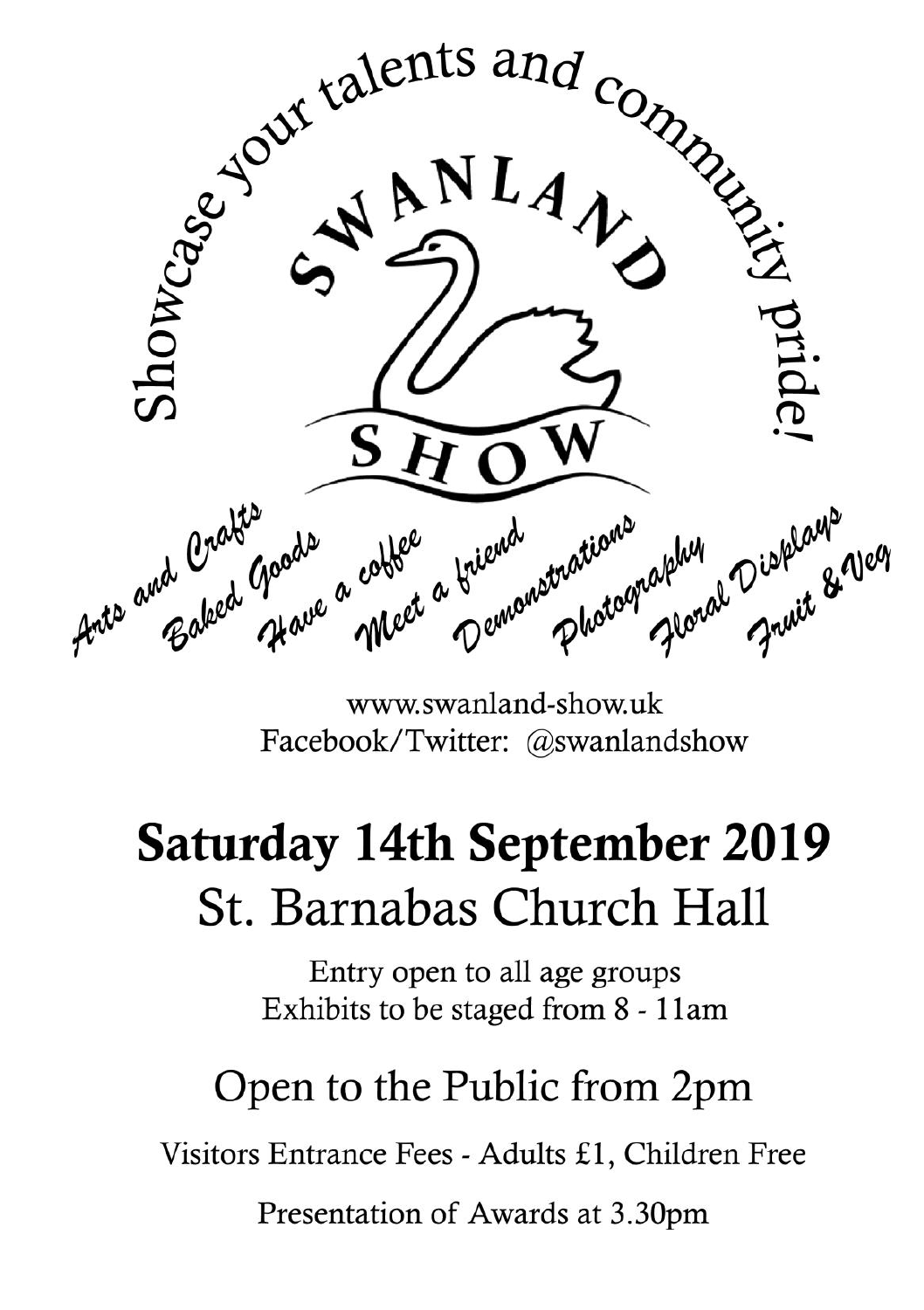## **Summary of Key Points for Exhibitors**

## **You may enter a maximum of 2 entries per class -** *Except* for classes 56, 57, 58 and classes within the Resident's Section *which are restricted to one entry per class.*

*Fees: Adults 20p per entry. Children FREE.*

**Entry forms must be received by 8pm, Thursday 12th September.**

**Exhibitors are responsible for staging (8am – 11 am) and dismantling their own exhibits on Show Day itself at St Barnabas Church.**

**Exhibits may** *not* **be left with Committee Members in advance of the Show. Committee members cannot accept exhibits. Do** *not* **attempt to leave exhibits with Committee Members when dropping off entry forms.**

## **No late entries will be accepted on the day of the Show.**

Late entries will be accepted up to 12 noon on Friday 13th September subject to payment of late fees, charged at *double rate per entry – 40p*.

When staging exhibits, staging forms are to be displayed blank side facing outward so that judges cannot identify multiple entries by the same exhibitor at time of judging.

Exhibits must remain on display until 3.30pm on the day of the Show.

Exhibitors should return to the venue by 3.30pm for the presentation of trophies.

All exhibits are to be collected from the venue by 5pm.

Unclaimed exhibits left at the venue after 5pm may be sold for the benefit of Show funds unless prior arrangement has been agreed by the exhibitor with a member of the Show Committee.

Children's entries when staged must clearly stage the child's age at 31st August 2019. **Children are encouraged to enter any class.**

> *The above is an extract from the Show Rules. Please refer to Show Rules for complete guidance.*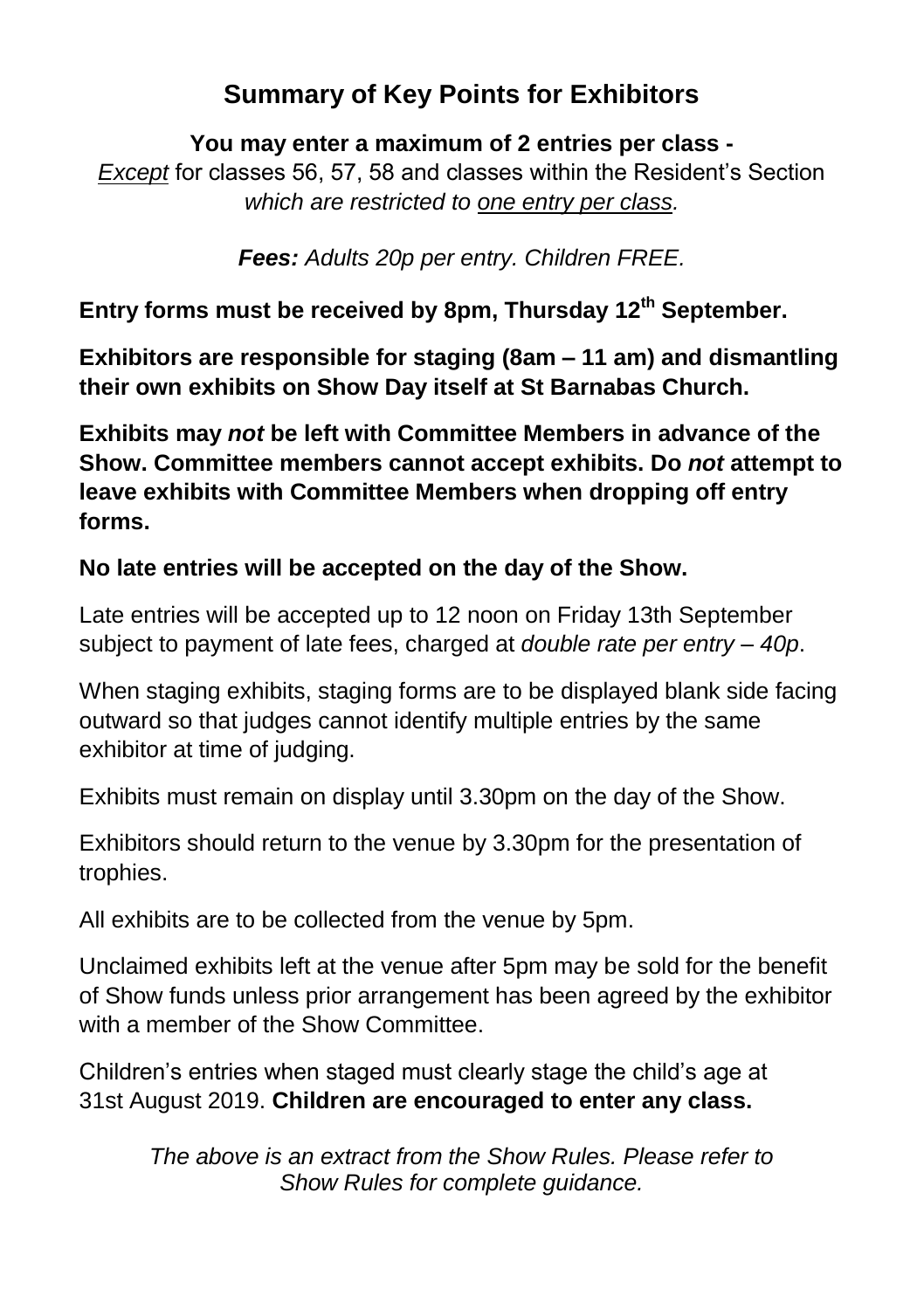## **ENTRY FORM**

All entries are subject to the rules as printed in the Show Schedule. *Exhibitors are responsible for staging and dismantling their own exhibits on Show Day itself.* **Please note the staging time for exhibits and the final date for handing in your completed entry form.**

You must stage your exhibits between 8am and 11am on the 14th September 2019 at St Barnabas Church. Committee members *cannot* accept exhibits. *Do not bring exhibits when submitting entry forms and fees.*

**Deadline for entry forms and fees:** N*o later than* **8pm** on **Thursday 12th September**. Late entries will be accepted up to **12 noon** on **Friday 13th September** subject to payment of the late entry fee.

#### *No late entries will be accepted on the day of the Show.*

## **Entry fees are as follows: CHILDREN'S CLASSES - FREE OTHER CLASSES - 20p per entry LATE ENTRIES will be charged at double rate – 40p per entry**

Entry forms plus applicable fees may be left with the following members of the Show Committee:

**Paul Neve** - 2 Meadow Walk - Tel: 633639 **Louise Pepper** - 93 Main Street - Tel: 631319 **Margaret Waudby** - 42 Northdale Park - Tel: 633867 **Sally Patrick** - Swanland Primary School pupils only

#### **For non-residents only**, telephone entries may be made via **Paul Neve - Tel: 01482 633639**

Any adult exhibitor entering **five or more** exhibits will receive **one** free entry ticket to the Show

| <b>Name</b>    |  |
|----------------|--|
| <b>Address</b> |  |
|                |  |
|                |  |
|                |  |
| Telephone No.  |  |
| Email:         |  |

**Please complete your family contact details above and list the individual entries on the reverse of this form**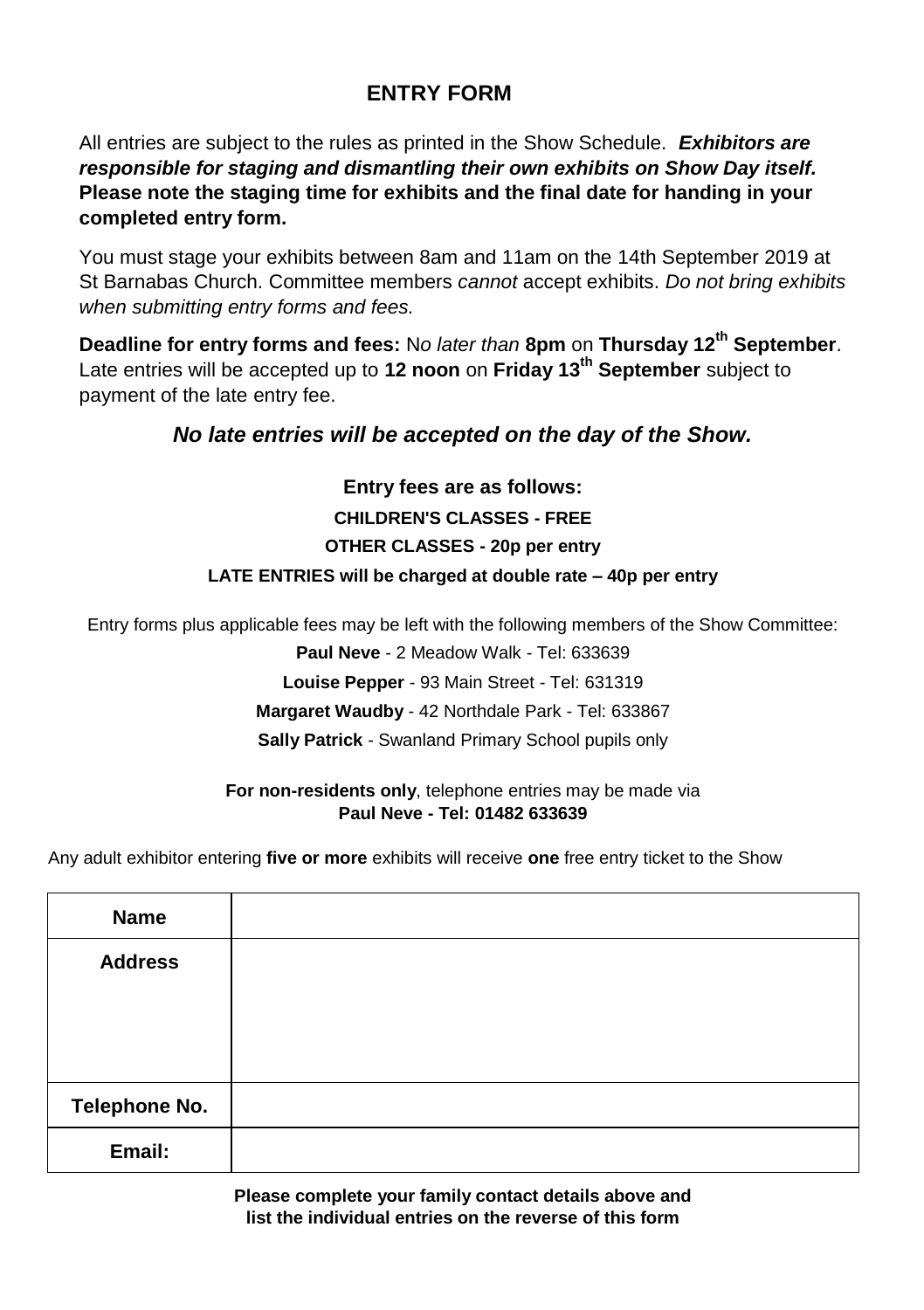#### You may enter a maximum of two entries per class - except for classes 56, 57, 58 and classes within the Resident's Section *which are restricted to one entry per class*.

| Name | Class No. | No. of Entries<br>(Max. 2 per class) | Total Entry<br>Fee |
|------|-----------|--------------------------------------|--------------------|
|      |           |                                      |                    |
|      |           |                                      |                    |
|      |           |                                      |                    |
|      |           |                                      |                    |
|      |           |                                      |                    |
|      |           |                                      |                    |
|      |           |                                      |                    |
|      |           |                                      |                    |
|      |           |                                      |                    |
|      |           |                                      |                    |
|      |           |                                      |                    |
|      |           |                                      |                    |
|      |           |                                      |                    |
|      |           |                                      |                    |
|      |           |                                      |                    |
|      |           |                                      |                    |

**Fees:** 20p per entry for adults. Children FREE

Your personal information collected on this form will be used only by Swanland Show Committee for administration/show purposes and will not be divulged to 3rd parties.

|--|--|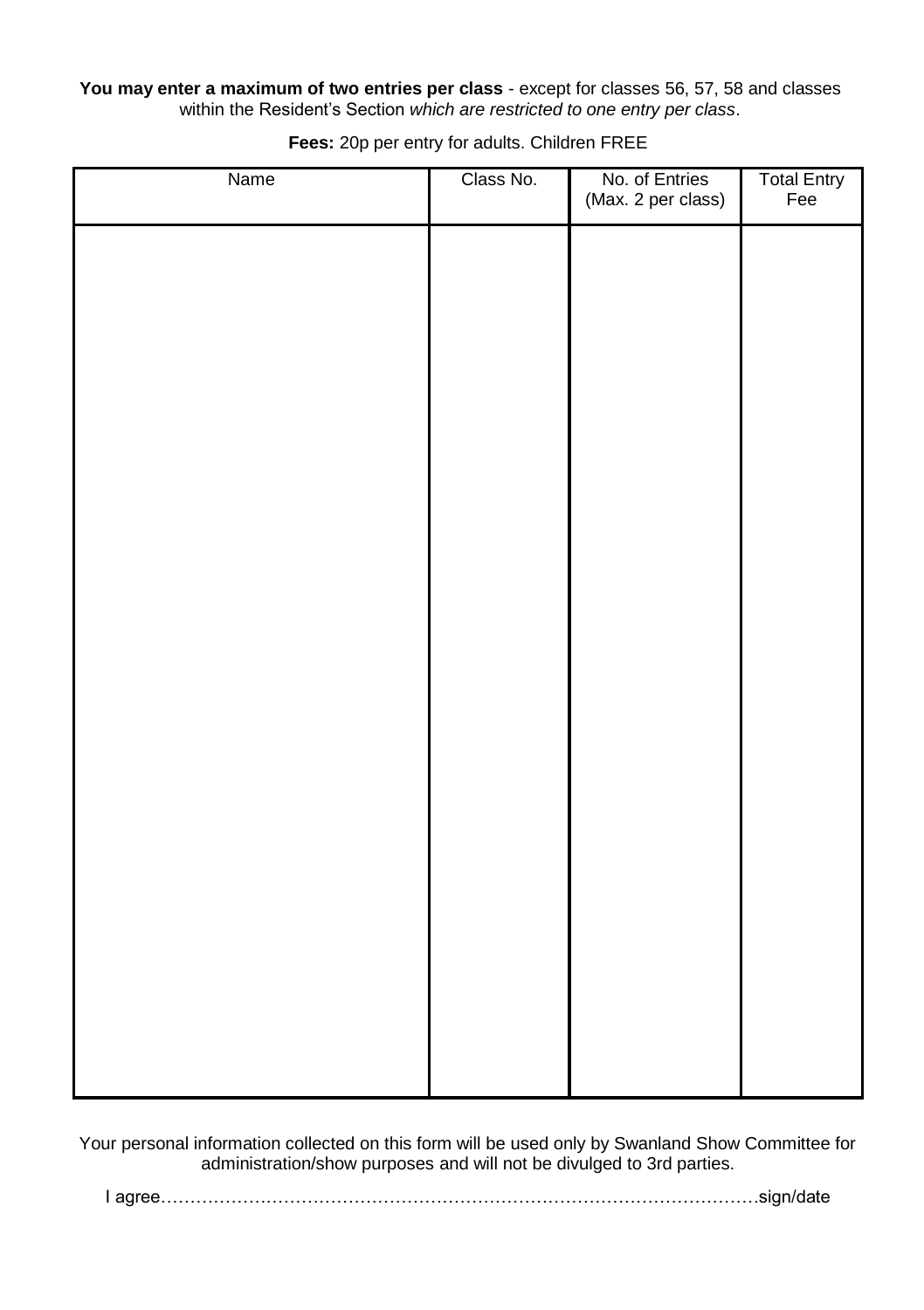## **SHOW TROPHIES**

| Millennium Shield + $£4$               | <b>Most Points</b>                       | <b>Classes</b> | -9<br>$1 \quad$ |  |
|----------------------------------------|------------------------------------------|----------------|-----------------|--|
| Harrop Trophy + £4                     | <b>Most Points</b>                       | Classes        | $10 - 16$       |  |
| Harrop (2) Trophy + £2                 | <b>Best Exhibit</b>                      | Classes        | $10 - 16$       |  |
| Parish Council Trophy + £4             | <b>Most Points</b>                       | Classes        | $17 - 19$       |  |
| McCarthy & Stone Trophy + $£4$         | <b>Most Points</b>                       | Classes        | $20 - 25$       |  |
| Swanland W.I. Trophy + $£2$            | <b>Best Exhibit</b>                      | Class          | $20 - 25$       |  |
| Pearson Trophy + £4                    | <b>Most Points</b>                       | Classes        | $26 - 28$       |  |
| Sissons Trophy + £4                    | <b>Most Points</b>                       | Classes        | $29 - 30$       |  |
| Hotham Trophy + $£4$                   | <b>Most Points</b>                       | Classes        | $31 - 35$       |  |
| Show Trophy $+E2$                      | <b>Best Exhibit</b>                      | Classes        | $31 - 35$       |  |
| Wine Guild Trophy + $£4$               | <b>Most Points</b>                       | Classes        | $36 - 40$       |  |
| Westerdale Trophy + £5 Voucher         | <b>Most Points</b>                       | Classes        | $41 - 52$       |  |
| Chairman's Trophy + £2                 | Winner                                   | Class          | 53              |  |
| Hasberry Trophy + £2                   | Winner                                   | Class          | 54              |  |
| Andrew Trophy + £2                     | Winner                                   | Class          | 55              |  |
| Pavilion Garden Centre Trophy + £4     | <b>Most Points</b>                       | Classes        | $56 - 58$       |  |
| Anne Featherstone Shield + £2          | Winner                                   | Class          | 59              |  |
| Nesbitt Trophy + $£2$                  | Winner                                   | Class          | 60              |  |
| Conservative Trophy + £4               | <b>Most Points</b>                       | <b>Classes</b> | $61 - 65$       |  |
| Waters $Trophy + E2$                   | Winner                                   | Class          | 66              |  |
| Louise Pepper Flower Vase + £5 Voucher | <b>Most Points</b>                       | <b>Classes</b> | $67 - 75$       |  |
| Adamson Mini Trophy + £2               | Winner                                   | Class          | 76              |  |
| Show Shield $+ f2$                     | Junior Winner                            | Class          | 80              |  |
| Adamson Shield + $£4$                  | <b>Junior Most Points</b>                | Classes        | 77 - 80         |  |
| Barclays Bank Trophy + £2              | Senior Winner                            | Class          | 80              |  |
| Featherstone Shield + £4               | <b>Senior Most Points</b>                | <b>Classes</b> | $77 - 80$       |  |
| Grundy Shield + £2                     | Judge's Choice of all Children's Classes |                |                 |  |
| Davis Trophy + £4                      | <b>Most Points</b>                       | <b>Classes</b> | $81 - 88$       |  |
| Selles Trophy + £2                     | <b>Best Exhibit</b>                      | Classes        | $81 - 88$       |  |
| RHS Banksian Medal and Card            | <b>Most Points in Horticulture</b>       |                |                 |  |
| Zerny Trophy + £10 Voucher             | <b>Most Points in Show</b>               |                |                 |  |

With the exception of the Residents' Section *(see points allocated in Rule 20)*, where trophies are awarded for 'Most Points' - first place counts 3 points, second place 2 points and third place 1 point. In the event of a tie between two or more exhibitors, the number of first and subsequent places gained by each will be used to determine the winner.

Cash prizes will be awarded as follows - Class Trophy Winners receive £2, Most Points Trophy Winners receive £4 and the Zerny Trophy Winner receives £6. Vouchers may be offered in lieu of cash.

#### **PLEASE RETURN ALL TROPHIES BY 31ST JULY 2020 TO: April Greenwood Tel: 07932319074**

Trophies to be presented at approximately 3.30pm

Refreshments available

Chris Page and Suzanne will demonstrate on the day.

Any contributions of spare produce/horticultural items for sale on the Produce Stall at the Show in aid of Show funds will be gratefully received by the Committee.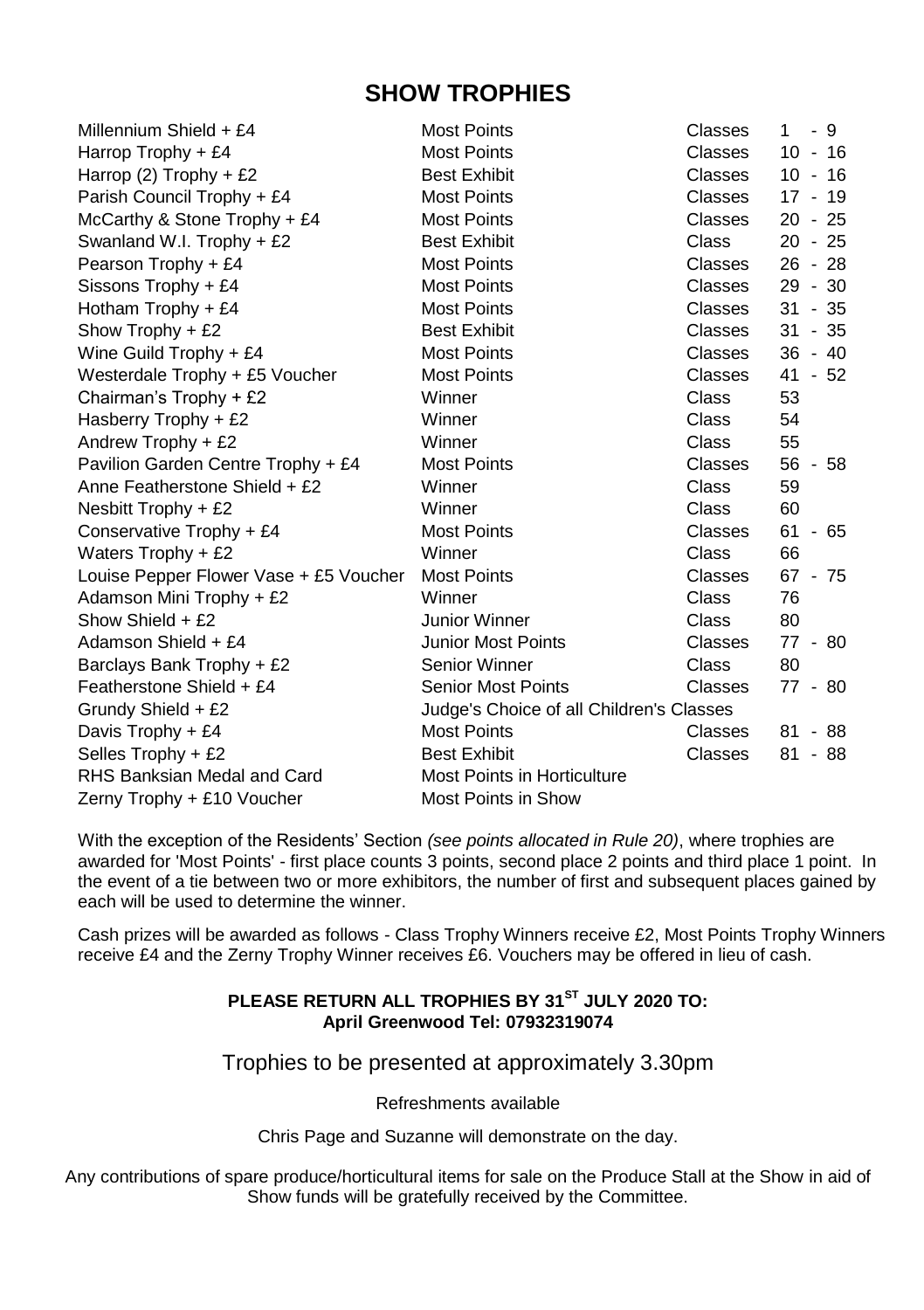## **HELPFUL HINTS FOR EXHIBITORS**

**Floral Art rules** (based on *NAFAS Competitions Manual 3rd Ed, 2015*) require exhibits to:

- 1. Comply with any specific requirements as stated in the schedule wording e.g. measurements or components.
- 2. Ensure that fresh plant material has cut stems placed in water or water-retaining material e.g. green oasis. Permitted exceptions are air plants, fungus, fruits, cacti, grass turf, lichen, moss, succulents, vegetables and long-lasting plant material (including strong fibrous stems) which will remain turgid for the duration of the Show.
- 3. Exclude any artificial plant material unless specifically allowed in the class wording.

#### Further details from **NAFAS, Osborne House, 12 Devonshire Square, London EC2M 4TE www.nafas.org.uk**

The following selection of hints refers to the exhibition of vegetables under National Vegetable Society (NVS) rules. Ensure that all produce is clean and fresh and meets the number of specimens required to be staged.

#### **Try not to mix small and large specimens and remember that biggest is not always best!**

**Potatoes** should be well-shaped, shallow-eyed, even-sized with clean, unbroken skins. Wash carefully but do not polish. Optimum weight is 200g per tuber.

**Carrots, Beetroot, Parsnips** and **Turnips** should be smooth-skinned, free from damage and disease, straight and well coloured throughout their length. Turnips are normally cut by the Judge to assess flesh colour/disease. Wash carefully, around rather than along the root, to avoid scratching the skin surface. Avoid specimens with side or fanged roots or broken taproots. Stump-rooted carrots should have a pronounced stump (not pointed) root end.

**Cucumbers** should be fresh, tender, straight, uniform in thickness and colour, with short handles and free from damage/disease.

**Courgettes** should be tender with uniform shape and colour and flower still attached. Optimum length is 150mm.

**Leeks** should have firm, white, straight, non-bulbous barrels with no evidence of damage or disease. Foliage should be turgid and damage/pest-free. By definition, a pot leek must not exceed 150mm in length between the root plate and the 'button' (point at which the lowermost leaf joins the barrel) and a blanch leek must exceed this measurement.

**Marrows** should be fresh, young and tender with uniform colour and flower still attached. Optimum length is 400mm (200mm for round-fruited varieties). *These criteria do not apply to the heaviest marrow class.*

**Tomatoes** should be firm, ripe, unblemished, well-shaped and rounded. Optimum size is 60mm for exhibition types and 25mm for cherry-fruited varieties. Calyces should be fresh.

**Onions** should be dressed (roots/foliage removed and necks tied with natural raffia), with clean, unbroken, well-ripened skins free from ribbing, softness or discoloration. If the outer skin splits during storage do not remove it unless you feel sure that the next layer will dry in time for the Show date. Try to ensure that all bulbs are matched for size and shape. *These criteria do not apply to the heaviest onion class.*

**French** and **Runner Beans** should be long, straight, shapely, fresh, tender, of good colour and with no outward signs of seeds in the pods. One or more pods may be snapped by the Judge to assess condition. *These criteria do not apply to the longest bean class.*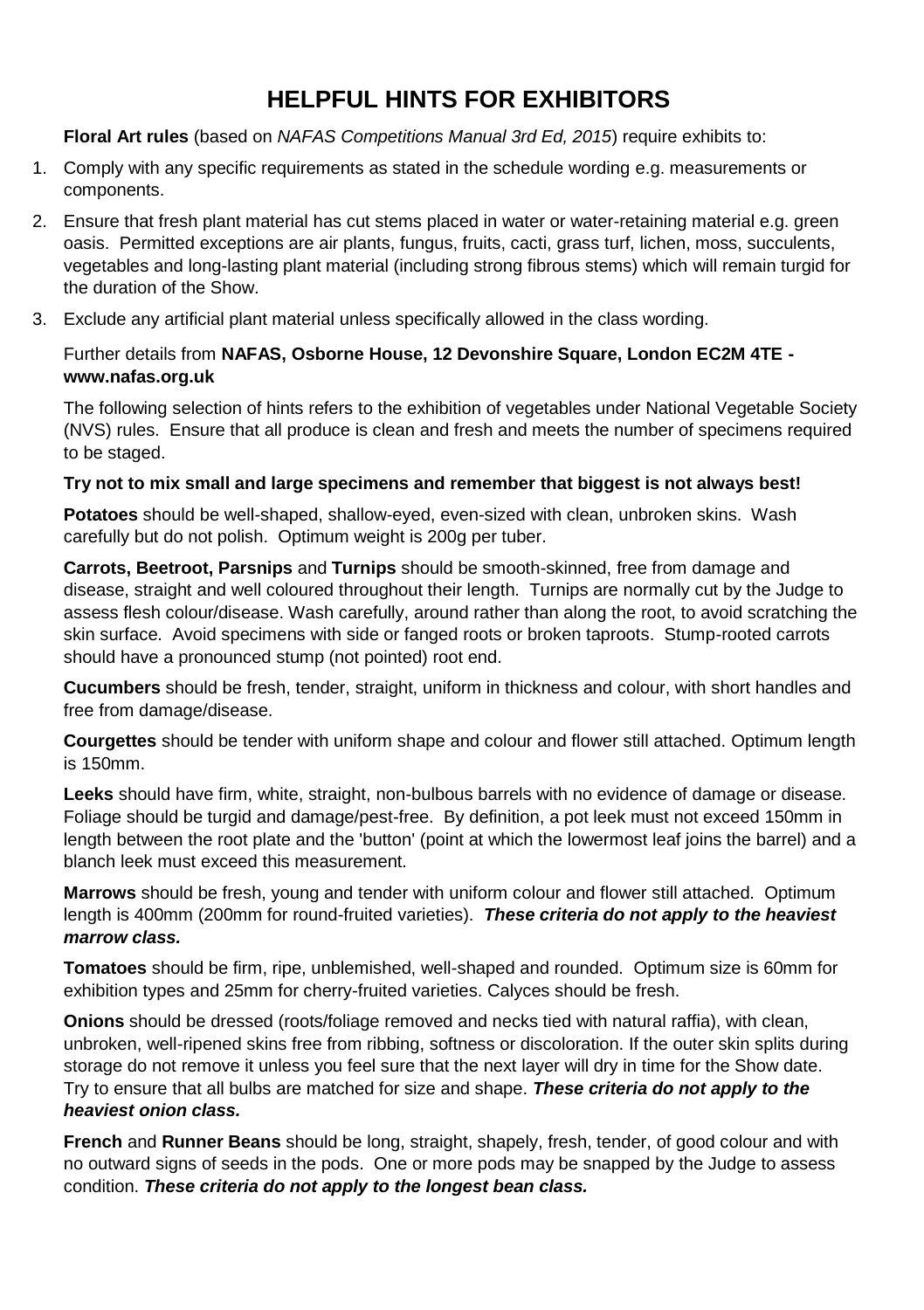**Broad Beans** should have long, straight, well-filled pods with unblemished skins. Avoid aged pods containing seeds bearing black eyes; one or more pods may be snapped by the Judge to assess condition.

**Peas** should have long, fresh, smooth, well-filled pods with good natural bloom and colour. Peas should be staged with some stalk attached. One or more pods may be snapped by the Judge to assess condition.

**Rhubarb** is regarded as an exhibition vegetable rather than a fruit. Stalks should be fresh, straight and of uniform weight and length. Good red colouring and no sign of pest damage is advantageous. Leaves should be trimmed back to 40mm approximately.

**Shallots** should be dressed (*see Onions*), well-ripened, shapely and sound with no evidence of greening, purpling or broken skins. Large exhibition shallots are usually of *Hative de Niort* cultivar and staged on a dish of dry sand.

**Sweet Corn** should have fresh, well-formed cobs with a good, even grain set. Cobs should be staged with the silks attached.

**Sweet** and **Chilli Peppers** should be fresh and brightly coloured according to the cultivar. Fruits should be of a good size and shape and free from damage.

In collections, the Judge normally points vegetables and the following list shows the maximum total points that may be awarded under NVS rules for some of the commoner kinds. Different vegetables attract different judging criteria but points are awarded primarily for factors such as condition, size, shape, uniformity and difficulty of growing. Exhibitors should aim to stage higher-pointed kinds in vegetable collections as far as possible. A poor potato may easily outscore a perfect radish!

Aubergines 18, French Beans 15, Runner Beans 18, Globe/Cylindrical Beetroot 15, Long Beetroot 20, Green/Red/Savoy Cabbages 15, Stump Carrots 18, Long Carrots 20, Cauliflowers 20, Trench Celery 20, Self-blanching Celery 18, Cucumbers 18, Garlic 12, Blanch/Pot Leeks 20, Lettuce 15, Marrows/Squashes 15, Okra 18, Large Onions 20, Onions from Sets/250g or less 15, Parsnips 20, Potatoes 20, Pumpkins 10, Radish 10, Exhibition Shallots 18, Sweet Corn 15, Sweet/Chilli Peppers 15, Exhibition Tomatoes 18, Beefsteak Tomatoes 15, Cherry-fruited Tomatoes 12, Turnips 15.

Further details of the *Judge's Guide* can be obtained from **National Vegetable Society, National Secretary, 4 Canmore St, Kinghorn, Fife KY3 9RH - www.nvsuk.org.uk**

A **vase** is defined as a vessel for displaying cut flowers in water and having a height greater than the diameter of its mouth. A **bowl** is defined as a similar vessel having a mouth diameter equal to or greater than its height.

Pot plants normally grown for their ornamental foliage effect but in flowering mode at the time of the Show are not debarred from entering the flowering pot plant class.

The Horticultural Show Handbook (*8 th Ed, 2016*) produced by the Royal Horticultural Society covers the judging of fruit, vegetables, flowers and ornamental plants, gardens and allotments, hanging baskets and outdoor-planted containers according to RHS judging criteria. This publication also offers useful hints to exhibitors, judges and show organisers. Further details can be obtained from **RHS Enterprises Ltd, RHS Garden Wisley, Woking, Surrey GU23 6QB - www.rhs.org.uk**

**Dessert Apples** should be of optimum size and colour for the variety, shapely and with stalks intact. Avoid specimens that are damaged, show blemishes or signs of disease.

**Cooking Apples** should be large, shapely and solid with undamaged eyes with stalks intact and with a skin colour characteristic of the variety with no blemishes or disease.

**Plums** should be large, ripe, of good colour with bloom intact and stalks attached.

**Raspberries** should be fresh, large, ripe, bright, with fresh calyces and stalks attached.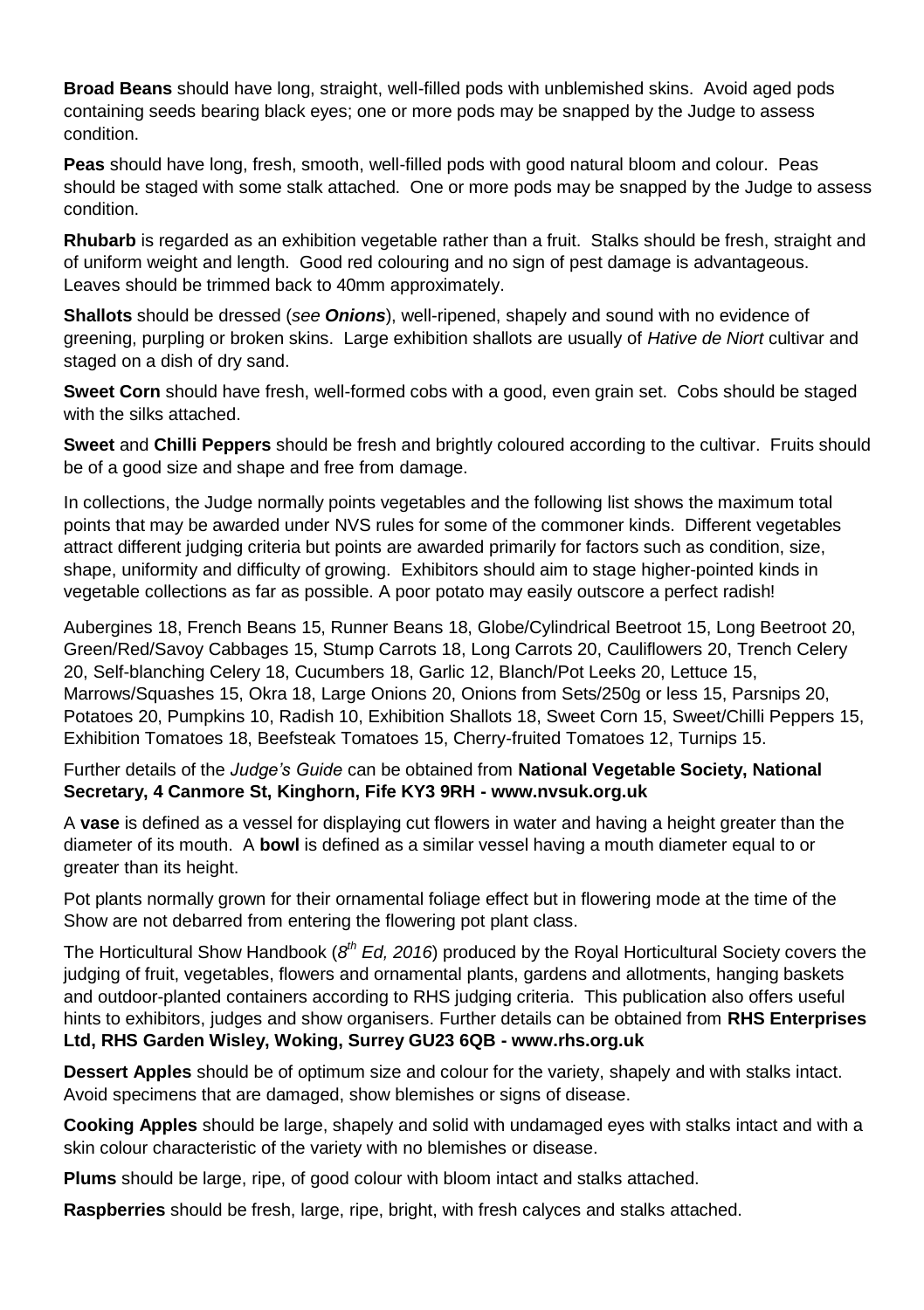## **SHOW RULES**

- 1. That the Show Committee shall choose the judges and that the judges' decisions shall in all cases be final.
- 2. That the judges shall have the power to withhold any prizes or awards if, in their opinion, exhibits are not of sufficient merit.
- 3. That all questions which do not come under the jurisdiction of the judges shall be settled by the Show Committee.
- 4. That the Show Committee shall be responsible for the arrangement of classes. Only stewards appointed by the Show Committee will be allowed to accompany the judges whilst they are making the awards.
- 5. That completed entry forms together with the appropriate remittance should be in the possession of the Show Committee by **8pm** on **Thursday 12th September**. **Late entries** may be submitted up to **12 noon** on **Friday 13th September** on payment of the late entry fee. **No late entries will be accepted on the day of the Show.**
- 6. **That all exhibits must be staged between 8am and 11am on the day of the Show. Members of the public must leave the hall no later than this time.**
- 7. That exhibitors must provide their own containers and display accessories unless otherwise specified in the Schedule.
- 8. That all exhibits must remain on display until 3.30pm on the day of the Show at which time the Show closes.
- 9. That all exhibits, excluding floral art material, must be the property of the exhibitor and must have been grown, raised, produced or made solely by the exhibitor.
- 10. That all floral art classes will be judged under current NAFAS rules (except that all entries may be pre-assembled), that all flower classes will be judged under current RHS rules and that all vegetable classes, except classes 56, 57 and 58, will be judged under current NVS rules. Classes 56, 57 and 58 will be judged on size factors only. Children's exhibits will not be disqualified for technical infringements of rules but may be down-pointed.
- 11. That all photographs must be the exhibitor's own work. Previous entries gaining 1st, 2nd or 3rd prizes at Swanland Show are not acceptable.
- 12. That any exhibitor has the right to lodge an objection to any exhibit before 3pm on the day of the Show on payment to the Show Committee of 50p, which shall be returned if the objection is upheld.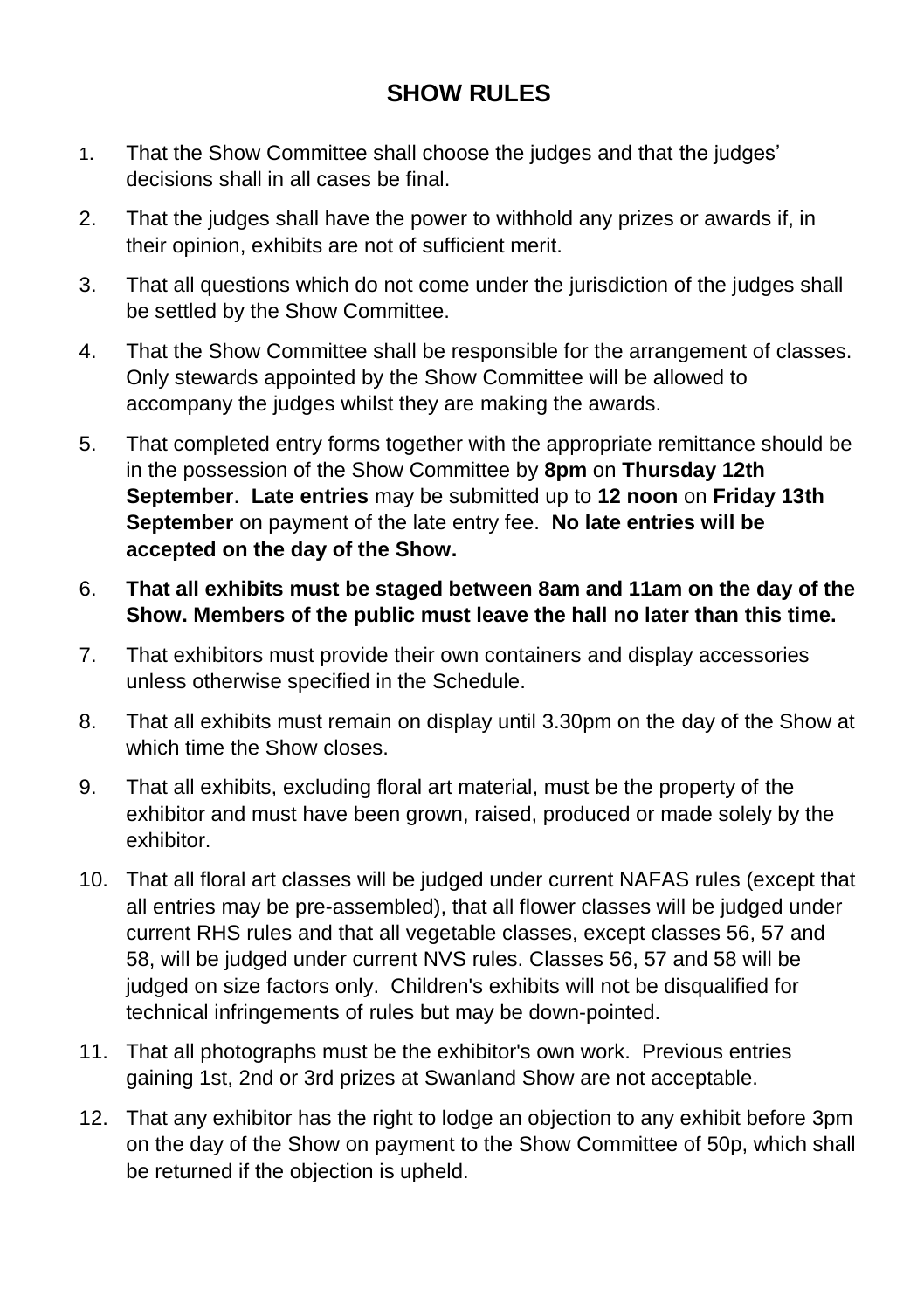- 13. That the Show Committee shall have the right to disqualify any exhibit or exhibits if the bonafides of the exhibits are in doubt.
- 14. That the cups and awards will be presented at approximately 3.30pm on the day of the Show.
- 15. That any exhibit remaining unclaimed after 5pm on the day of the Show may be sold for the benefit of Show funds unless the Show Committee has received instructions to the contrary from the exhibitor.
- 16. That no exhibitor shall touch, move or otherwise interfere with the exhibits of another exhibitor. Where exhibits need to be moved in order to create additional display space a member of the Show Committee should be invited to perform this task.
- 17. That all reasonable precautions will be taken by the Show Committee to prevent loss or damage to exhibitors' property, but that the Committee cannot be held responsible for such loss or damage, howsoever caused.
- 18. That Classes 56, 57 and 58 will be limited to a **maximum of one entry per class per exhibitor.**
- 19. That, excepting Classes 56, 57, 58 and the Residents' Section, an exhibitor may stage a **maximum of two entries in any one class** (subject to payment of the appropriate entry fees). Entries must be submitted in the name of a single exhibitor only - no jointly named entries are allowed. **Children may enter any class.**
- 20. **RESIDENTS' SECTION** (*see Classes 1- 9*) is for exhibitors who ordinarily reside within the parish boundaries of Swanland. Exhibitors are limited to a **maximum of one entry per class**. The Millennium Shield will be presented to the overall points winner of this section. For classes in this section first place counts 5 points, second place - 4 points, third place - 3 points, commended - 2 points and any unplaced entry - 1 point.

## **NOTES TO EXHIBITORS**

- 1. Labelling of the flower and vegetable varieties exhibited, for example by the use of name cards, provides added interest to visitors and fellow exhibitors.
- 2. Please use plain lids and jars (no advertising) for preserves and jam classes. Recycled lids may also cause flavour contamination.
- 3. Whenever possible, please place your exhibit cards face down when staging so that your exhibitor number remains unseen by the judge.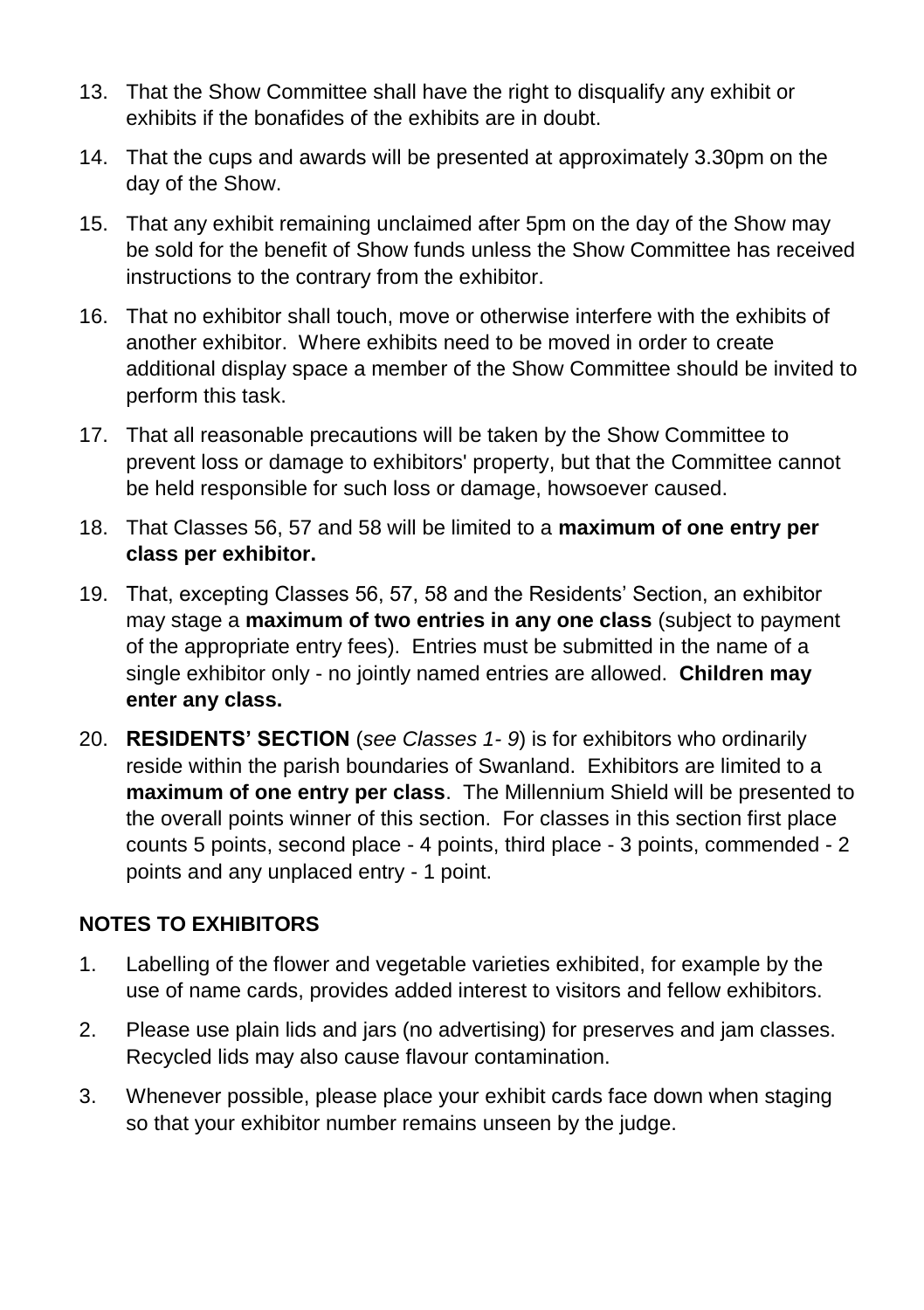## **SCHEDULE OF CLASSES**

## **RESIDENTS' SECTION** *(see Rule 20)*

*Limited to Swanland Residents only - maximum of one entry per class Judges – Adrian Horner/Keith Bowser Winner of Most Points in Classes 1 - 9 receives £4*

#### **CLASS**

- 1. Three potatoes one variety.
- 2. Five tomatoes cherry-fruited variety.
- 3. Three runner beans.
- 4. One beetroot
- 5. Two courgettes.
- 6. One rose any variety.
- 7. One specimen dahlia.
- 8. One vase of mixed flowers not less than 3 kinds.
- 9. Three dessert apples.

## **HANDICRAFT SECTION**

*Items not to have been exhibited at Swanland Show previously Judge - Carol Parsons Winner of Most Points in Classes 10 - 16 receives £4 Winner of Best Exhibit receives £2*

#### **CLASS**

- 10. A hand-made gift in any media.
- 11. A hand-made greetings card for any occasion.
- 12. An item of origami.
- 13. A soft toy.
- 14. A crochet item.
- 15. A hand-knitted item.
- 16. A piece of jewellery.

## **PRODUCE SECTION**

*Judge - Carol Parsons*

*Winners of Most Points in Classes 17 -19 and 20 - 25 receive £4 Winner of Best Exhibit in Classes 20 - 25 receives £2*

#### **CLASS**

- 17. A jar of pickles 454gm (1lb) jar with plain lid only.
- 18. A jar of chilli sauce 454gm (1lb) jar with plain lid only.
- 19. A bottle of cordial any flavour.
- 20. A Rocky Road tray bake.
- 21. A cake to include fruit or vegetables.
- 22. A cake in a mug.
- 23. Chocolate cake *see set recipe*.
- 24. Three white bread rolls *see set recipe*.
- 25. Olive or herbal bread loaf

#### *Plates will be provided for Classes 20 to 25*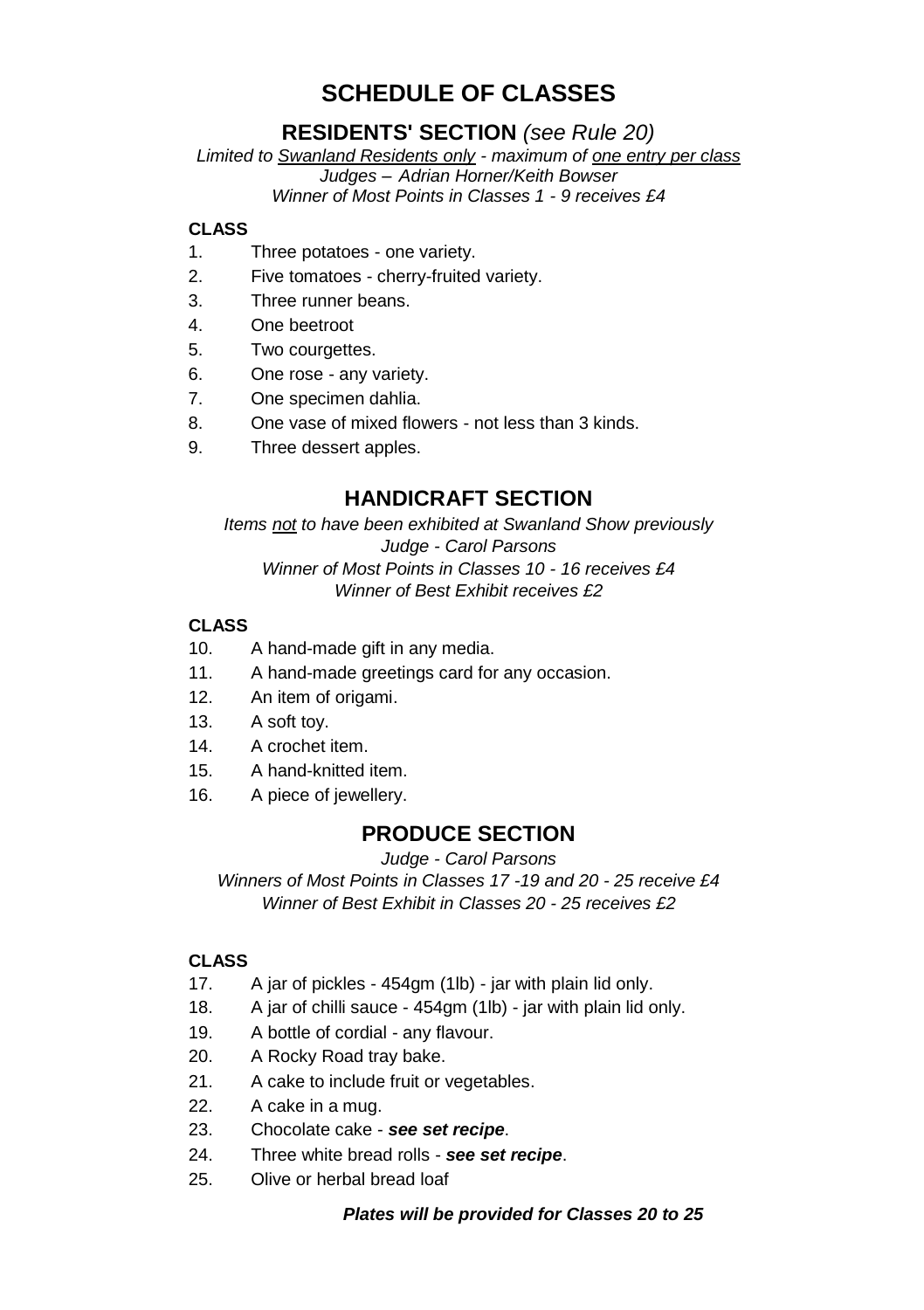## **ART SECTION**

*Items not to have been exhibited at Swanland Show previously Judge – Mary Wells Winners of Most Points in Classes 26 - 28 and Classes 29 - 30 receive £4*

#### **CLASS**

- 26. Water colour painting.
- 27. Oil or Acrylic painting.
- 28. Mixed media painting.
- 29. Pencil sketch.
- 30. Pastel sketch.

## **FLORAL ART SECTION**

*All exhibits may be pre-assembled Judge - Mark Gillyon Powell Winner of Most Points in Classes 31 - 35 receives £4 Winner of Best Exhibit receives £2*

#### **CLASS**

- 31. *Shades of Green* an arrangement of flowers and foliage base space allowed 50 cm x 50 cm - height unlimited.
- 32. An autumn wreath base space allowed 50cm x 50cm height unlimited.
- 33. An exhibit featuring a glass container base space allowed 50cm x 50cm - height unlimited - **accessories allowed**.
- 34. *Tea Party* an arrangement in a cup, mug or teapot using any colours.
- 35. A child's imaginary garden in a seed tray 40cm x 25cm maximum size **accessories allowed.**

## **FRUIT AND VEGETABLE SECTION**

#### *Judge – Adrian Horner*

*Winners of Classes 53, 54, 55 and 59 receive £2 Winners of Most Points in Classes 36 – 40 and 56 - 58 receive £4 and 41 - 52 £5 Voucher*

#### **CLASS**

- 36. Three dessert apples one variety.
- 37. Three cooking apples one variety.
- 38. Nine raspberries.
- 39. Five plums one variety.
- 40. Any other fruit/fruits one variety.

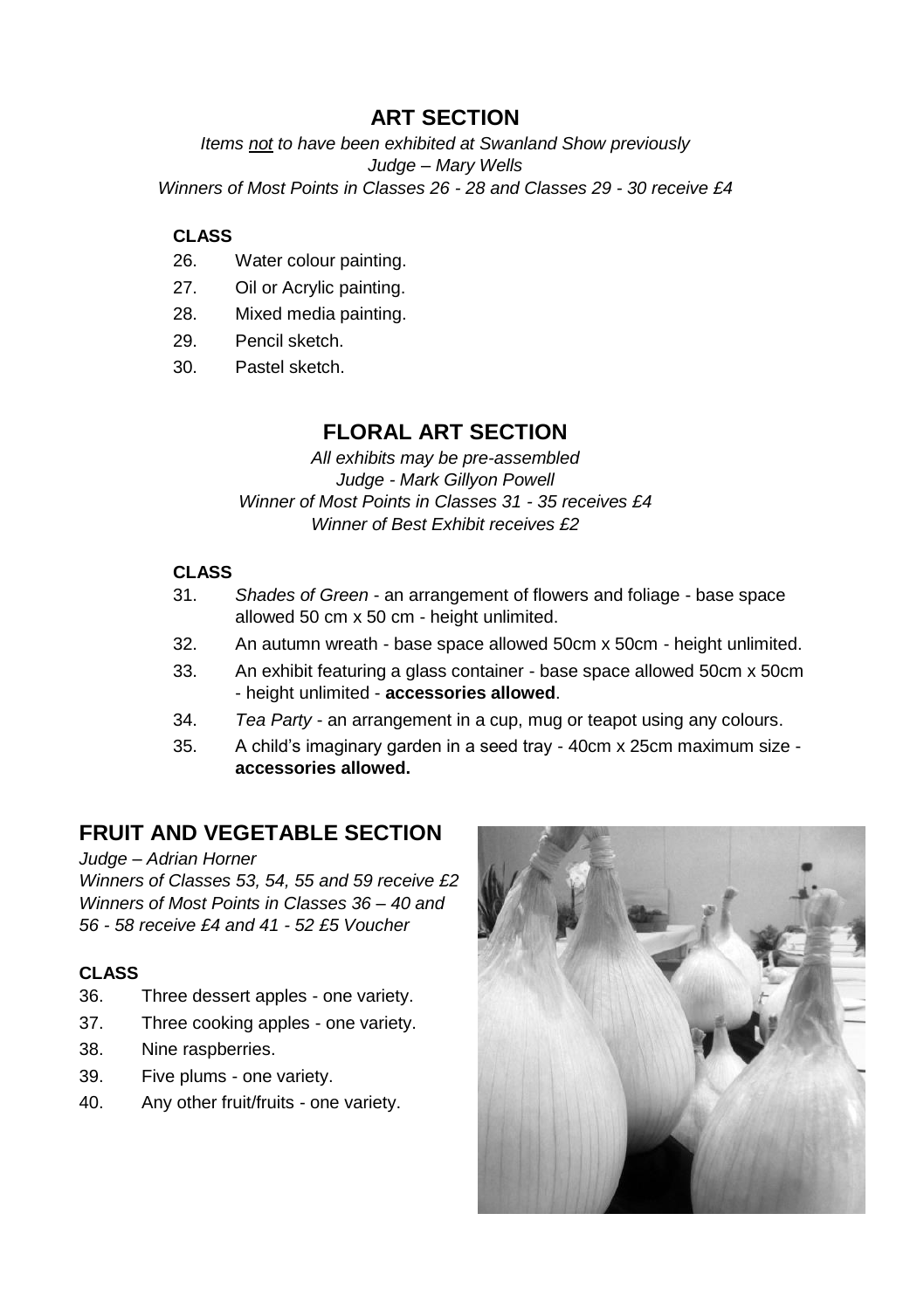#### **CLASS**

- 41. Three courgettes.
- 42. Three potatoes **white** variety.
- 43. Three potatoes **other than white variety**.
- 44. Three carrots one variety.
- 45. Five tomatoes exhibition variety **with calyces attached**.
- 46. Seven tomatoes cherry-fruited variety **with calyces attached**.
- 47. Three sticks of rhubarb **tops trimmed to 40mm approximately**.
- 48. Three onions **dressed**.
- 49. Six exhibition shallots **dressed**.
- 50. Five runner beans.
- 51. Any other vegetable not specified elsewhere in this section **a single specimen**.
- 52. Collection of herb stems in water **three distinct kinds**.
- 53. A basket of mixed vegetables **maximum size 50 cm x 30 cm approximately**.
- 54. Three beetroot **tops cut to 75 mm approximately**.
- 55. Collection of vegetables **five distinct kinds - one of each**.
- 56. Longest runner bean **one entry per exhibitor** (see Rule 18)
- 57. Heaviest onion shown as grown with roots washed and **not more than 15 cm** of stem **- one entry per exhibitor** (see Rule 18)
- 58. Heaviest marrow **one entry per exhibitor** (see Rule 18)
- 59. One flower and one vegetable.

#### *Plates will be provided for Classes 38 to 46, 50 and 54*

## **FLOWER SECTION**

*Judge - Keith Bowser*

*Winners of Classes 60 and 66 receive £2* 

*Winner of Most Points in Classes 61 - 65 receives £4 and 67 - 75 receive £5 voucher*

#### **CLASS**

- 60. Rose one specimen bloom **not less than 20 cm** of stem**.**
- 61. Dahlia one specimen bloom any variety.
- 62. Dahlias three blooms one cactus variety.
- 63. Dahlias three blooms any varieties.
- 64. Vase of five annual asters any varieties.
- 65. Vase of five pansies or violas.
- 66. One flowering fuchsia **maximum 15 cm** pot diameter.
- 67. One flowering pot plant *(excluding fuchsia and orchid)*  **maximum 15 cm** pot diameter.
- 68. One foliage pot plant non-flowering variety **maximum 15 cm** pot diameter.
- 69. One orchid **to have been in the exhibitor's possession for not less than 3 months.**
- 70. Largest sunflower **to be judged by overall diameter not height.**
- 71. One bowl of floating fresh flowers **not less than four kinds**.
- 72. One cactus or succulent.
- 73. A mixed planter of growing plants.
- 74. A vase of cut flowers **not less than 3 kinds - not less than 6 and not more than 10 blooms.**
- 75. Gladioli two spikes one variety.



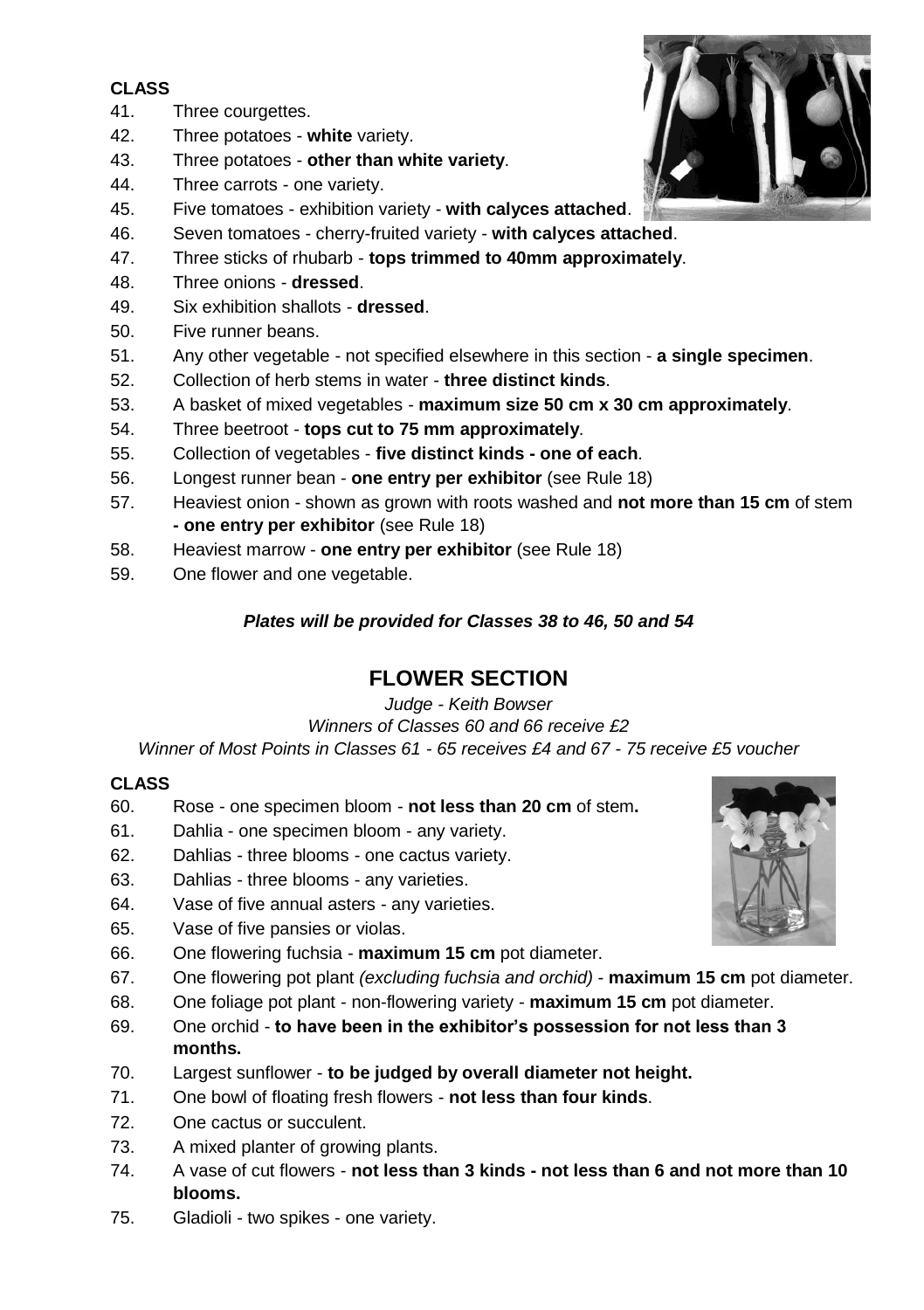#### **CHILDREN'S SECTION**

*Judge - Andrew Shimmin*

## **Pre-school & Reception Class Children @ 31st August 2019**

*Winner of Class 76 receives £2*

# **CLASS**

76. A portrait - in any media - **maximum size A5**.

#### **Years 1 to 6 @ 31st August 2019 Exhibits to be clearly labelled showing the exhibitor's age**

*Junior and Senior Winners of Class 80 receive £2 Junior and Senior Winners of Most Points in Classes 77 - 80 receive £4*

## **CLASS**

- A decorated wooden spoon.
- 78. A Lego model not from a kit.
- 79. A miniature garden in a seed tray 40 cm x 25 cm maximum size accessories allowed
- 80. A portrait in any media **maximum size A5**

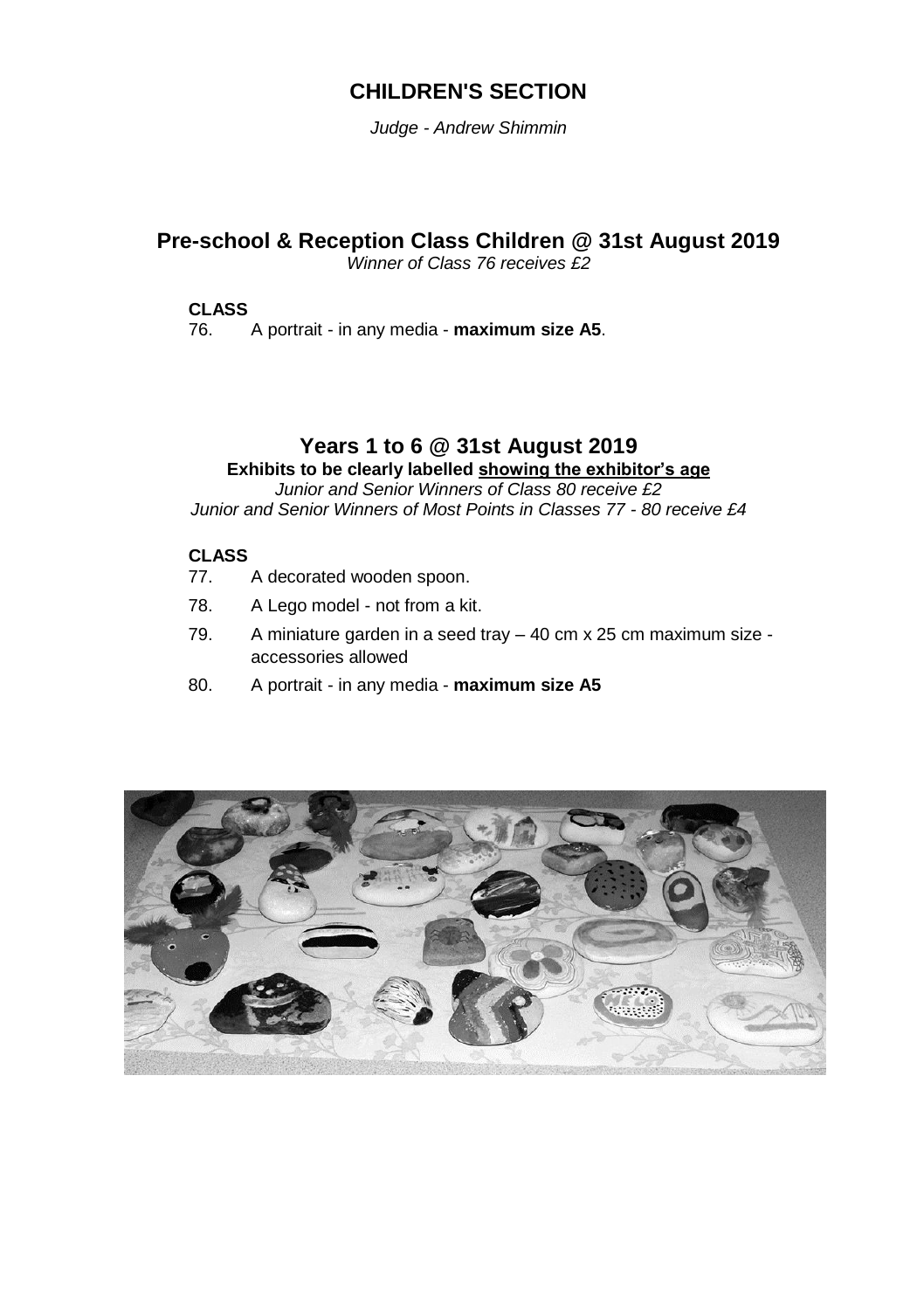### **PHOTOGRAPHIC SECTION**

*Judge – Ken Jackson Winner of Most Points in Classes 81 - 88 receives £4 Winner of Best Exhibit receives £2*

#### **CLASS**

- 81. Colour Print Street Art
- 82. Colour Print Textures
- 83. Colour Print Making Music
- 84. Colour Print People at Work
- 85. Colour Print Shadow and Light
- 86. Colour Print Village Life
- 87. Colour Print Birds in the Garden
- 88. Colour Print Weather

**Both digital and non-digital camera formats are allowed in the same class Remember - exhibitors are allowed a maximum of two entries per class Prints to be unmounted and not larger than A5 – 21 cm x 15 cm in size (i.e. approximately the size of this schedule page)**

## *PLEASE NOTE BELOW* - **PHOTOGRAPHIC CLASSES FOR SWANLAND SHOW 2020**

\_\_\_\_\_\_\_\_\_\_\_\_\_\_\_\_\_\_\_\_\_\_\_\_\_\_\_\_\_\_\_\_\_\_\_\_\_\_\_\_\_\_\_\_\_\_\_\_\_\_\_\_\_\_\_\_\_\_\_\_\_\_\_\_\_\_\_\_\_\_\_\_\_

- 1. Colour Print Tour De Yorkshire
- 2. Colour Print Silhouettes
- 3. Colour Print Ponds
- 4. Colour Print Insects
- 5. Colour Print Unusual Buildings
- 6. Colour Print Close-up
- 7. Colour Print My Garden
- 8. Colour Print Farm Animals

#### **Both digital and non-digital camera formats are allowed in the same class.**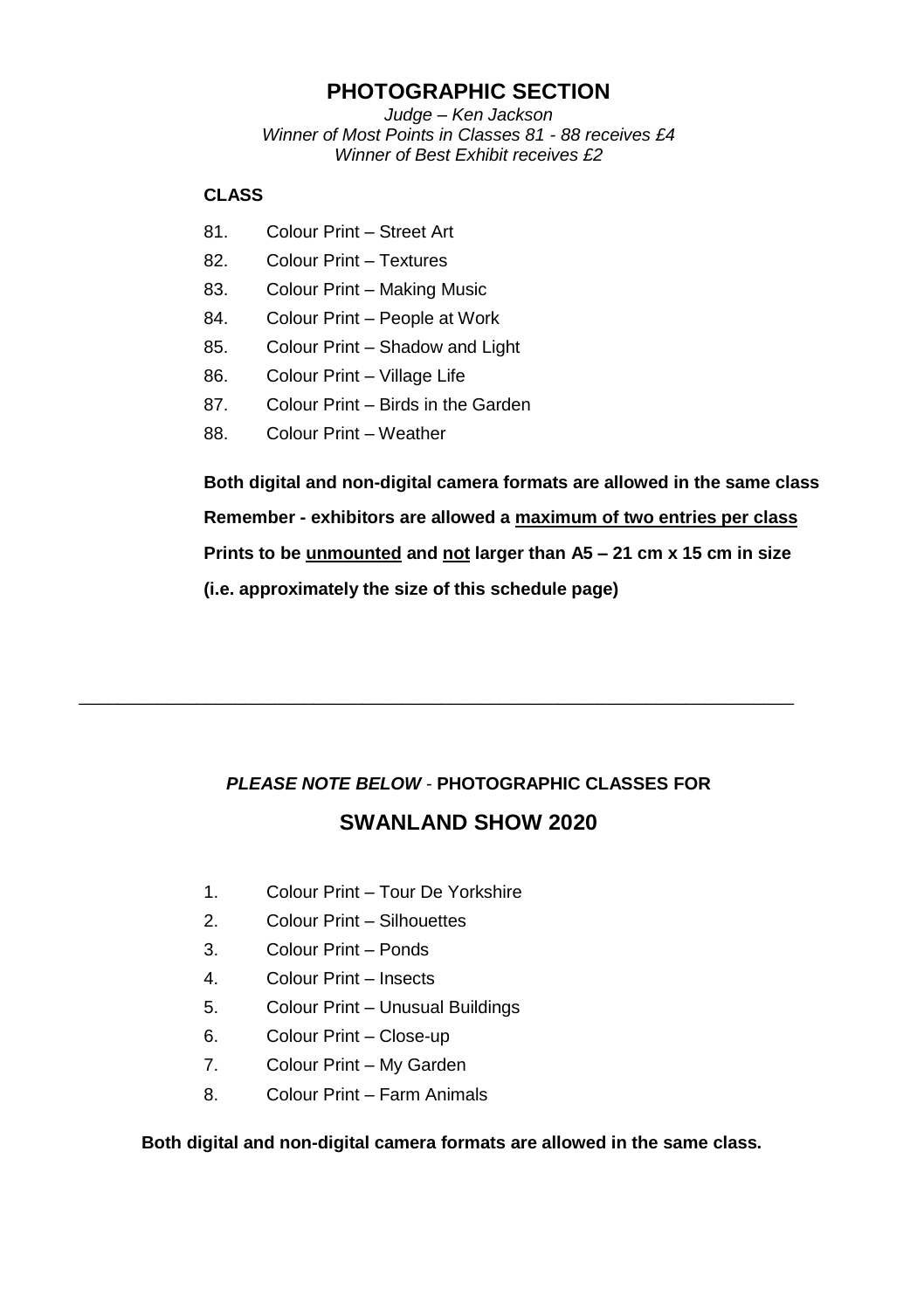## **Set Recipe for Chocolate Cake - PRODUCE SECTION - CLASS 23**

**Cake Ingredients:** 175g butter, 175g caster sugar, 175g self-raising flour – sieved, 50g cocoa - sieve into the flour, 3 eggs - beaten

**Method:** Grease and line the bases of two 18cm cake tins. Beat the butter and sugar together till light and fluffy. Add the egg a little at a time, beating well between each addition. Fold in half the flour to the butter mixture using a spatula, mixing gently. Add the remaining flour to the mixture, mixing until all the flour is incorporated. Divide the mixture between the two tins. Bake in the centre of the oven at 180°C or Gas Mark 4 until well risen *(approximately 25 - 30 minutes)*. Remove from oven and leave in tins for 5 minutes before turning out on to a wire rack. Remove the lining paper and invert the cakes so that they are the right way up.

**Filling Ingredients:** 125g unsalted butter, 175g icing sugar, 25g cocoa, 1 - 2 tbsp milk or water, if required

**Method:** Put the butter in a bowl and beat. Sieve and add the icing sugar and cocoa to the butter gradually. Beat the mixture with a spatula till light and fluffy and sandwich the cakes together with the butter cream mixture. Dust the top of the cake with sieved icing sugar.

## **Set Recipe for Three White Bread Rolls - PRODUCE SECTION - CLASS 24**

**Ingredients:** 500g strong flour, 1 tsp salt, 2 tsp dried yeast, 1oz (28g) softened butter, 75ml *(2½ fl oz)* warmed milk, 225ml *(8 fl oz)* warm water, oil for greasing.

**Method:** With your fingers, mix flour and dried yeast in a bowl. Rub the butter into the flour until a bread crumb appearance is formed. Mix the milk and warm water and add to the flour. With the hands, mix until the dough is well- combined. Sprinkle the table top with flour, turn out the dough and then knead with floured hands. Push away and pull over the top knead. Turn a quarter turn and repeat the process for about 20 minutes, stretching the dough using a rocking motion. Place the dough in the oiled bowl and cover with cling film (or a damp tea towel) for  $1\frac{1}{2}$  hours, or until the dough has doubled in size (a warm airing cupboard is a good resting place). When the dough has risen, return it to the floured surface, knead again and form into buns (the ingredients used should make approximately 8 buns). Place them on a lightly greased baking tray, cover with cling film and set aside for approximately 1 hour until the dough has risen again and then flatten them slightly. When the rolls have expanded, dust them with flour and then brush with milk or water. Heat the oven to 220° C / 425°F/ Gas Mark 7. Bake for 8 to 10 minutes until golden and cooked through and then cool on a wire rack. Select the best three plus some spares!